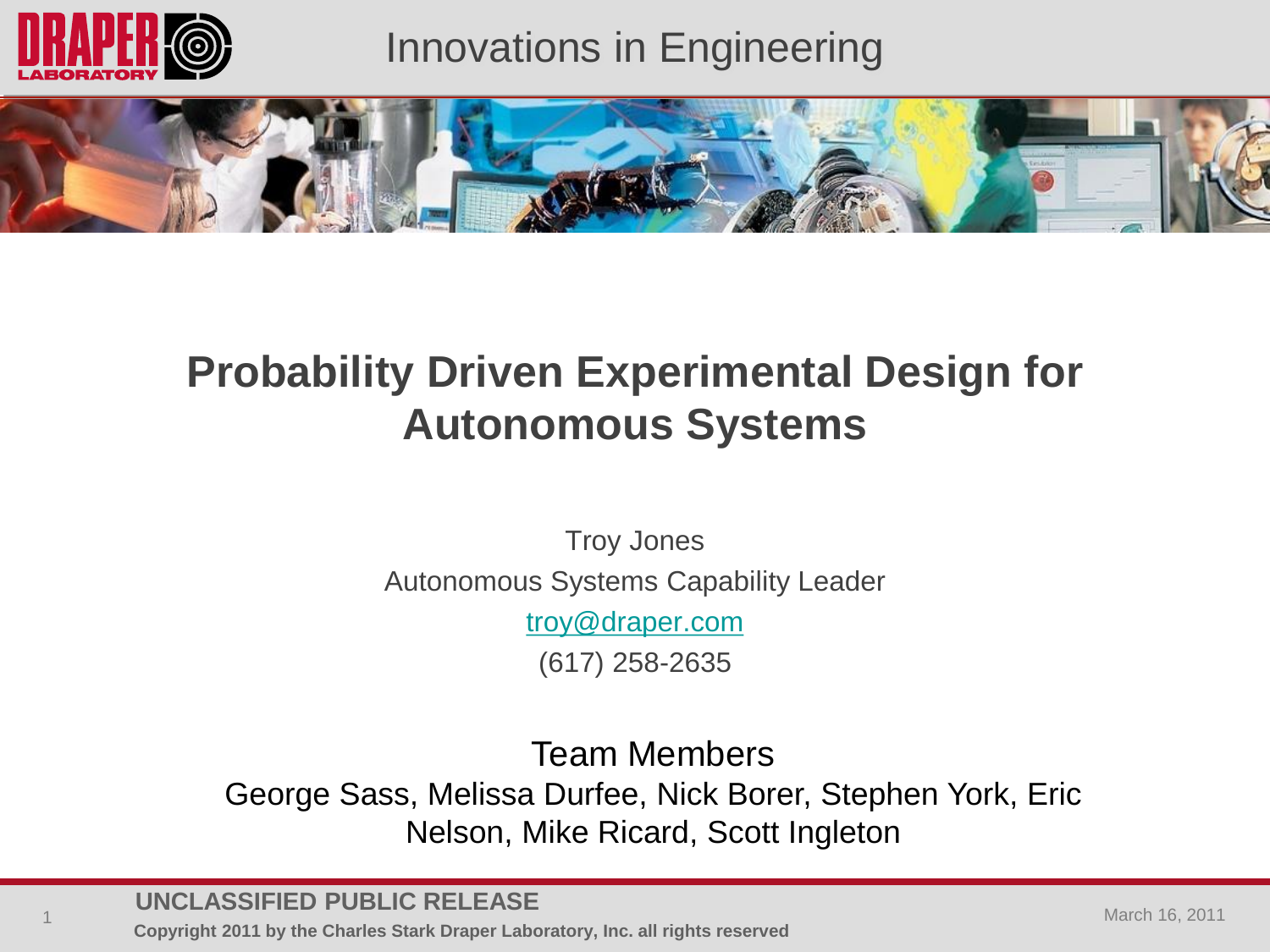# **Motivation**

- Across DoD, lack of common vision for how to assess performance of decision-making systems
	- **Need to meet needs of commanders, acquisition, and** warfighter communities who need to trust system performance when needed, safely
	- **Low confidence of performance in difficult conditions**
	- **Intractable to physically test every possible condition**
- **Interesting Anecdotes** 
	- All deployed ground robots are tele-operated
	- Original iRobot Packbot had many autonomous driving features – they were removed
	- US Army tends to use automated Takeoff/Landing features of Predators, Air Force does not

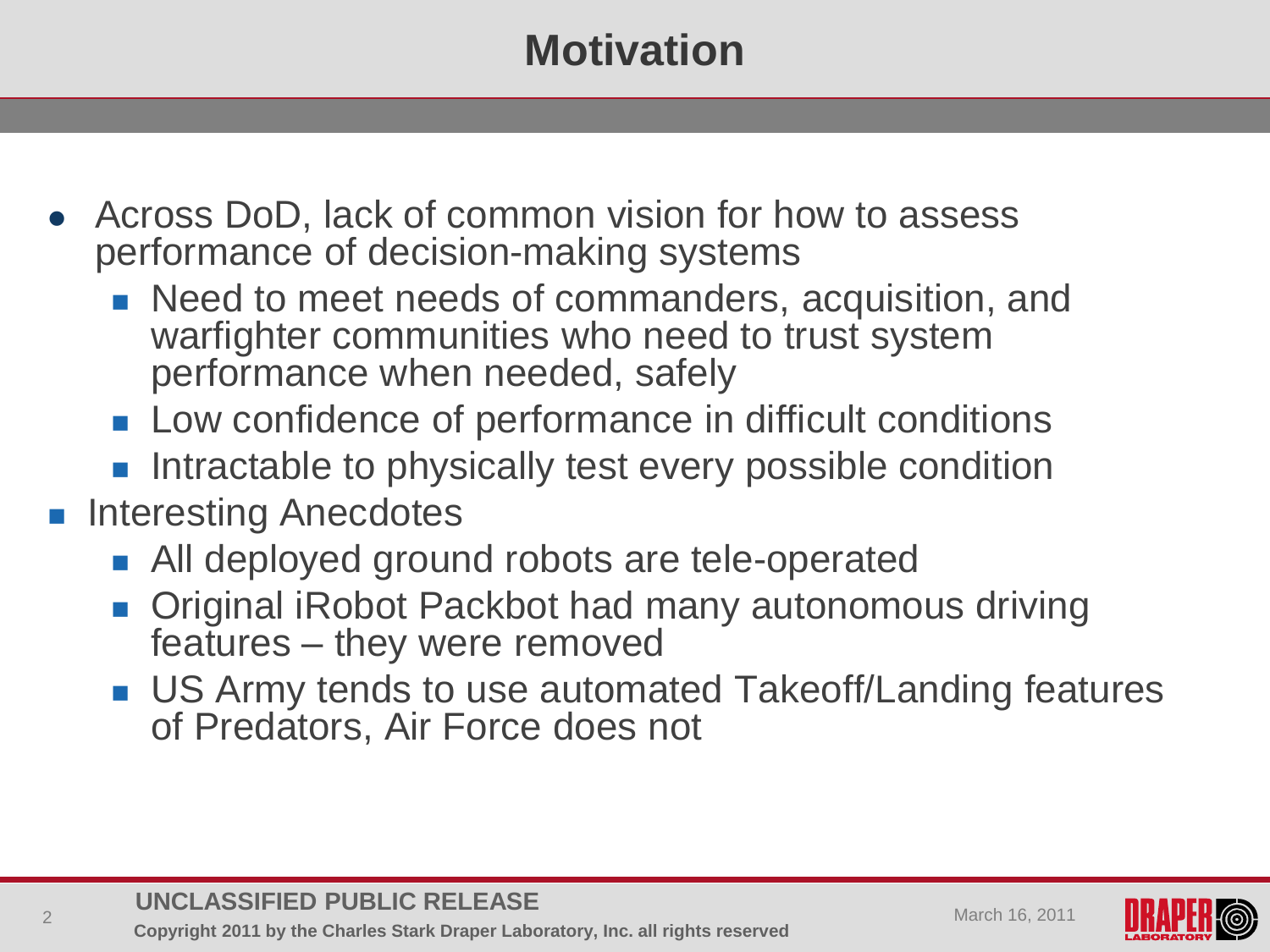# **Project Vision**

- Apply Draper experience in System Engineering, M&S, Reliability Analysis
	- Investigate use of Markov Reliability Analysis and DOE for System-Level test planning
	- Complementary with increasing emphasis on Model-Based design within DoD
	- **Approach similar to human** performance evaluation: Inject failure conditions during training to force offnominal decisions
	- **Feedback performance data to** model over time to improve predictions of future reliability – continuous improvement
- Selected Unmanned Underwater Vehicle (UUV) for Case Study
	- **Highly autonomous operations in** complex environment
	- **Strong interest from community in** testing improvements



### **UNCLASSIFIED PUBLIC RELEASE**

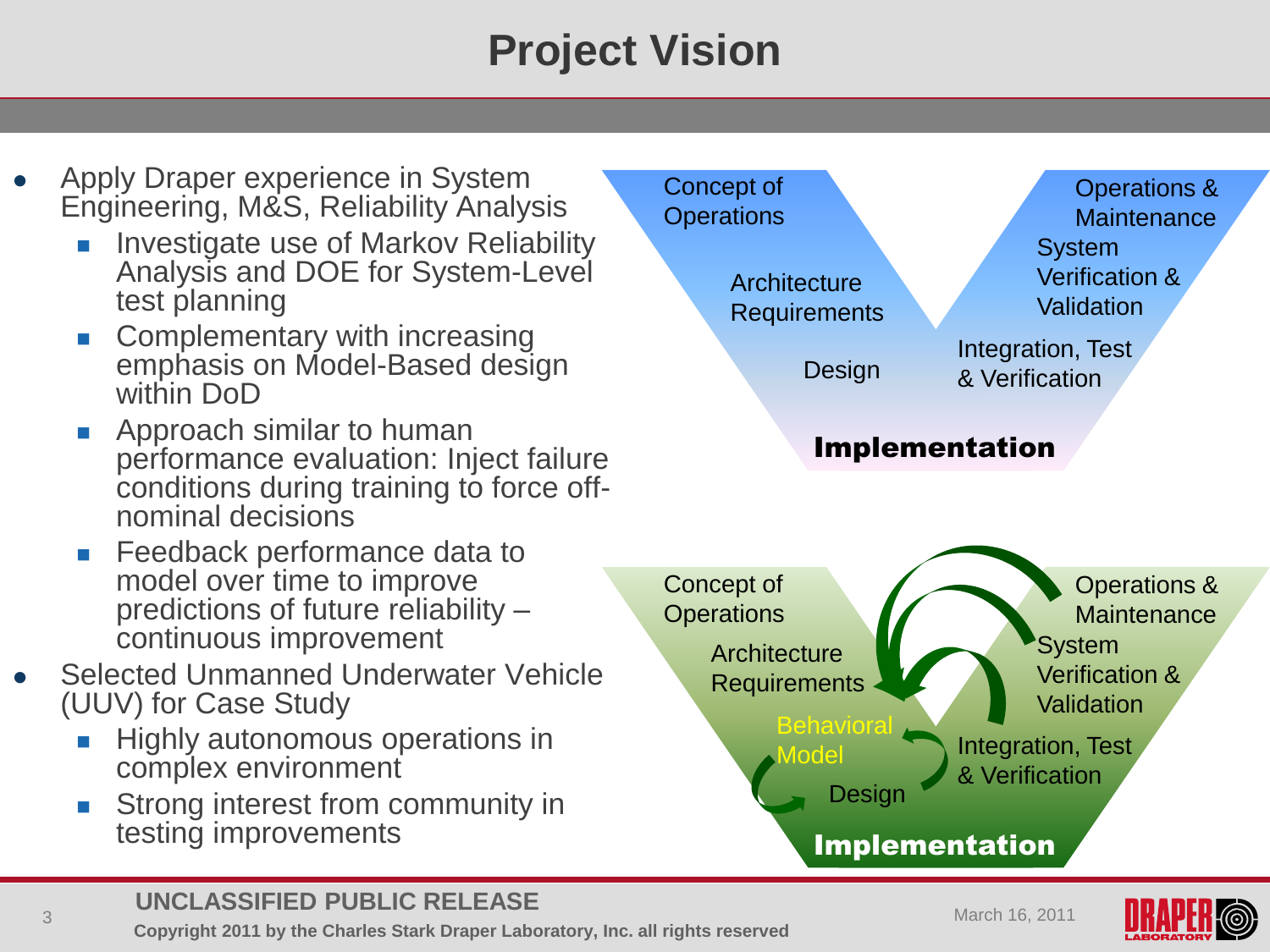### **Testing Robustness to Build Confidence**

Increase Test Coverage with Failure & Environmental Conditions



#### **UNCLASSIFIED PUBLIC RELEASE**

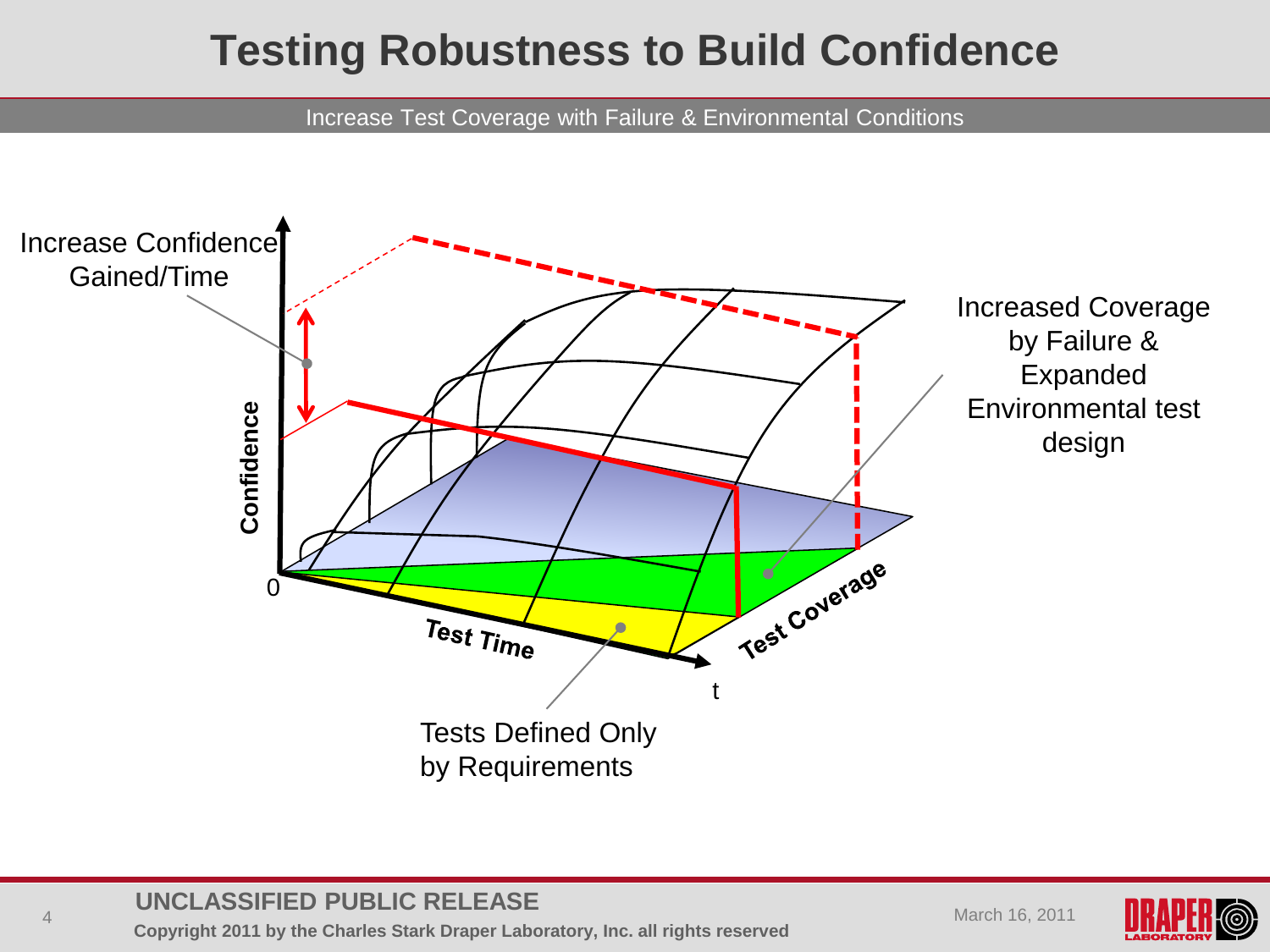## **Behavioral Markov Reliability Analysis**



Operational State

- System Markov Model
	- System component connections & logical dependencies
	- Reliability values for each system component (MTBF)
	- Model Outputs
		- **Probabilities** 
			- Any failure condition over system life
			- System Loss
		- **Reliability Metrics** 
			- Overall Reliability (not directly used in this project)
			- Sensitivity of Overall Reliability to failure rates of components (used to rank importance of failure modes)
- Draper developed PARADyM Tool



$$
\frac{dP_1}{dt} = -(a+b+c)P_1(t)
$$
\n
$$
\frac{dP_2}{dt} = aP_1(t)
$$
\n
$$
\frac{dP_3}{dt} = bP_1(t)
$$
\n
$$
\frac{dP_4}{dt} = cP_1(t)
$$
\n
$$
\frac{dP_5}{dt} = cP_1(t)
$$
\n
$$
\frac{dP_6}{dt} = cP_1(t)
$$
\n
$$
\frac{dP_7}{dt} = cP_1(t)
$$
\n
$$
\frac{dP_8}{dt} = cP_1(t)
$$
\n
$$
\frac{dP_9}{dt} = cP_{10}(t)
$$
\n
$$
\frac{dP_{10}}{dt} = cP_{11}(t)
$$
\n
$$
\frac{dP_{11}}{dt} = cP_{12}(t)
$$
\n
$$
\frac{dP_{12}}{dt} = cP_{13}(t)
$$
\n
$$
\frac{dP_{13}}{dt} = cP_{14}(t)
$$
\n
$$
\frac{dP_{14}}{dt} = cP_{15}(t)
$$
\n
$$
\frac{dP_{15}}{dt} = cP_{16}(t)
$$
\n
$$
\frac{dP_{16}}{dt} = cP_{17}(t)
$$
\n
$$
\frac{dP_{18}}{dt} = cP_{19}(t)
$$
\n
$$
\frac{dP_{19}}{dt} = cP_{10}(t)
$$
\n
$$
\frac{dP_{10}}{dt} = cP_{11}(t)
$$
\n
$$
\frac{dP_{10}}{dt} = cP_{11}(t)
$$
\n
$$
\frac{dP_{11}}{dt} = cP_{10}(t)
$$
\n
$$
\frac{dP_{12}}{dt} = cP_{11}(t)
$$
\n
$$
\frac{dP_{13}}{dt} = cP_{11}(t)
$$
\n
$$
\frac{dP_{14}}{dt} = cP_{12}(t)
$$
\n
$$
\frac{dP_{15}}{dt} = cP_{16}(t)
$$
\n
$$
\frac{dP_{16}}{dt} = cP_{17}(t)
$$
\n
$$
\frac{dP_{18}}{dt} = cP_{10}(t)
$$
\n
$$
\frac{dP_{1
$$

#### **UNCLASSIFIED PUBLIC RELEASE**

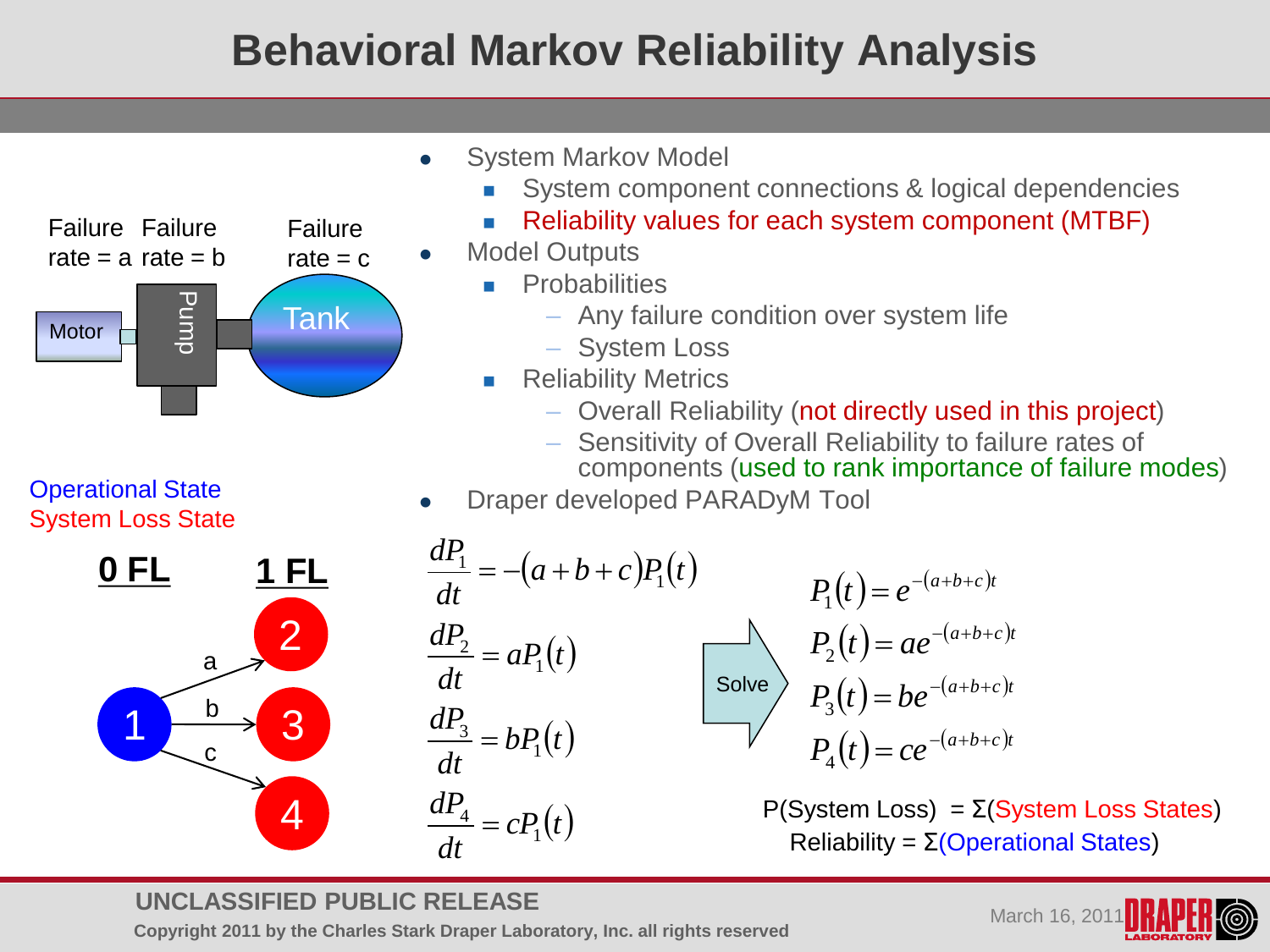# **Process Summary**

- Required Inputs
	- Behavioral Markov Model
	- **Extreme types and ranges of** environmental conditions
- Simulation Test Design
	- **Perform Markov reliability** sensitivity analysis
	- DOE for environmental conditions
	- Repeat all (or top subset) failure conditions for each experiment
- Simulation Execution & Analysis
	- Parallel execution of test cases
	- Analysis of Variance to find Main & Interaction Effects
	- Rank significant factors according to reliability sensitivity
- Final Results
	- **Possible (not yet attempted) to** extract confidence intervals for performance over bounds of operation
	- Highest significance subset of recommended tests to exercise in field



#### **UNCLASSIFIED PUBLIC RELEASE**

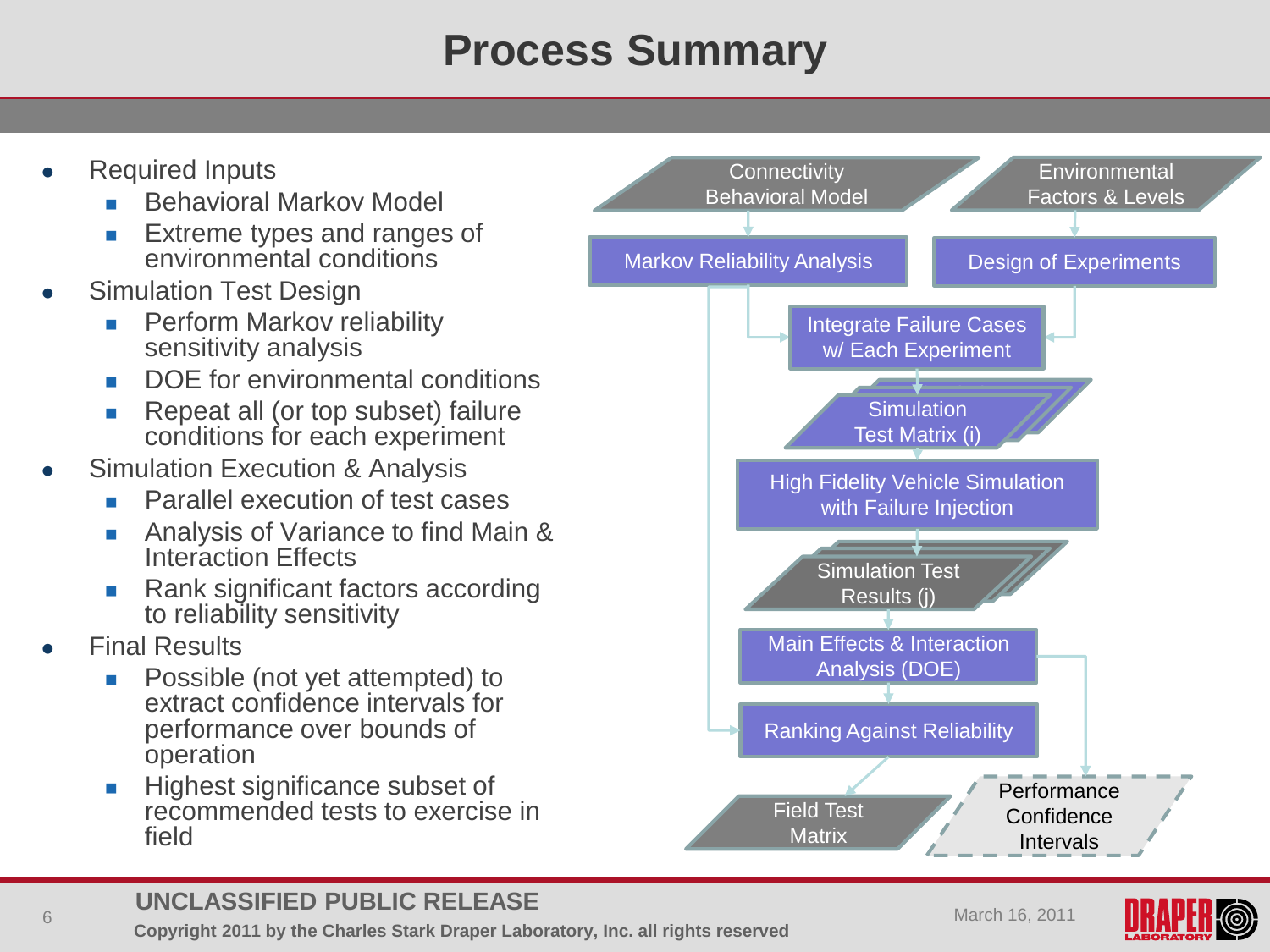# **Case Study: Generic UUV**



### **UNCLASSIFIED PUBLIC RELEASE**

**CONCEACON TED T COENT INEEEACE**<br> **Copyright 2011 by the Charles Stark Draper Laboratory, Inc. all rights reserved** 

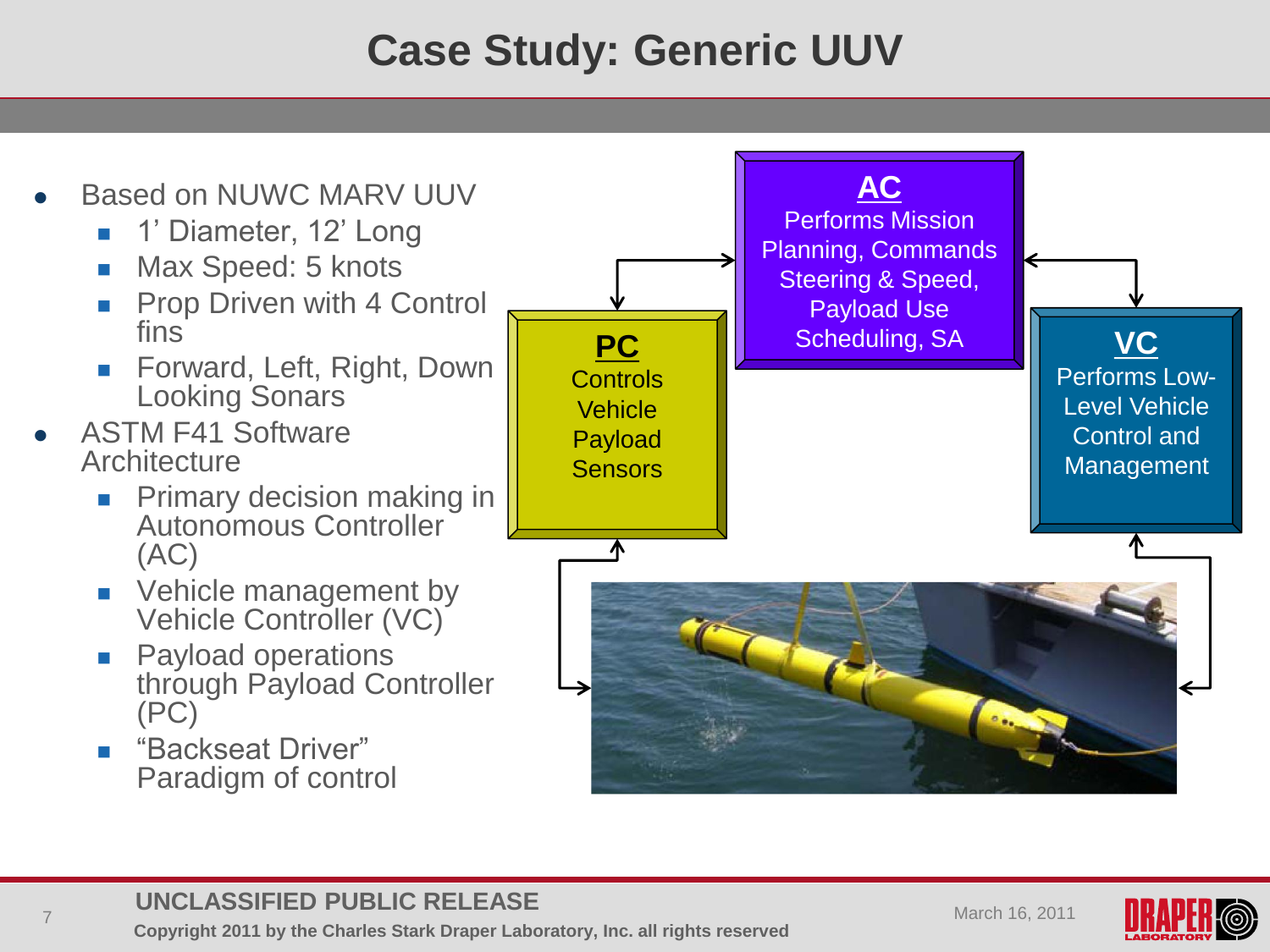# **UUV Simulation Based Testing**





- Draper Simulation Framework (DSF)
	- Govt. Open Framework
	- Dynamics/Physics simulation
	- Soft to Hard Real-Time and faster
	- Built for Hardware-in-Loop
- MARV ULIV Simulation
	- Validated vehicle dynamics
	- Simplified sensor models
	- Autonomy Controller running Software-in-Loop with simulated environment
- New Extensions to Simulation
	- Created generalized failure injection nodes for DSF
	- Failure types: Omission/Constant, Noise, Bias
	- Parallel execution of simulations & Autonomy Controllers

### **UNCLASSIFIED PUBLIC RELEASE**

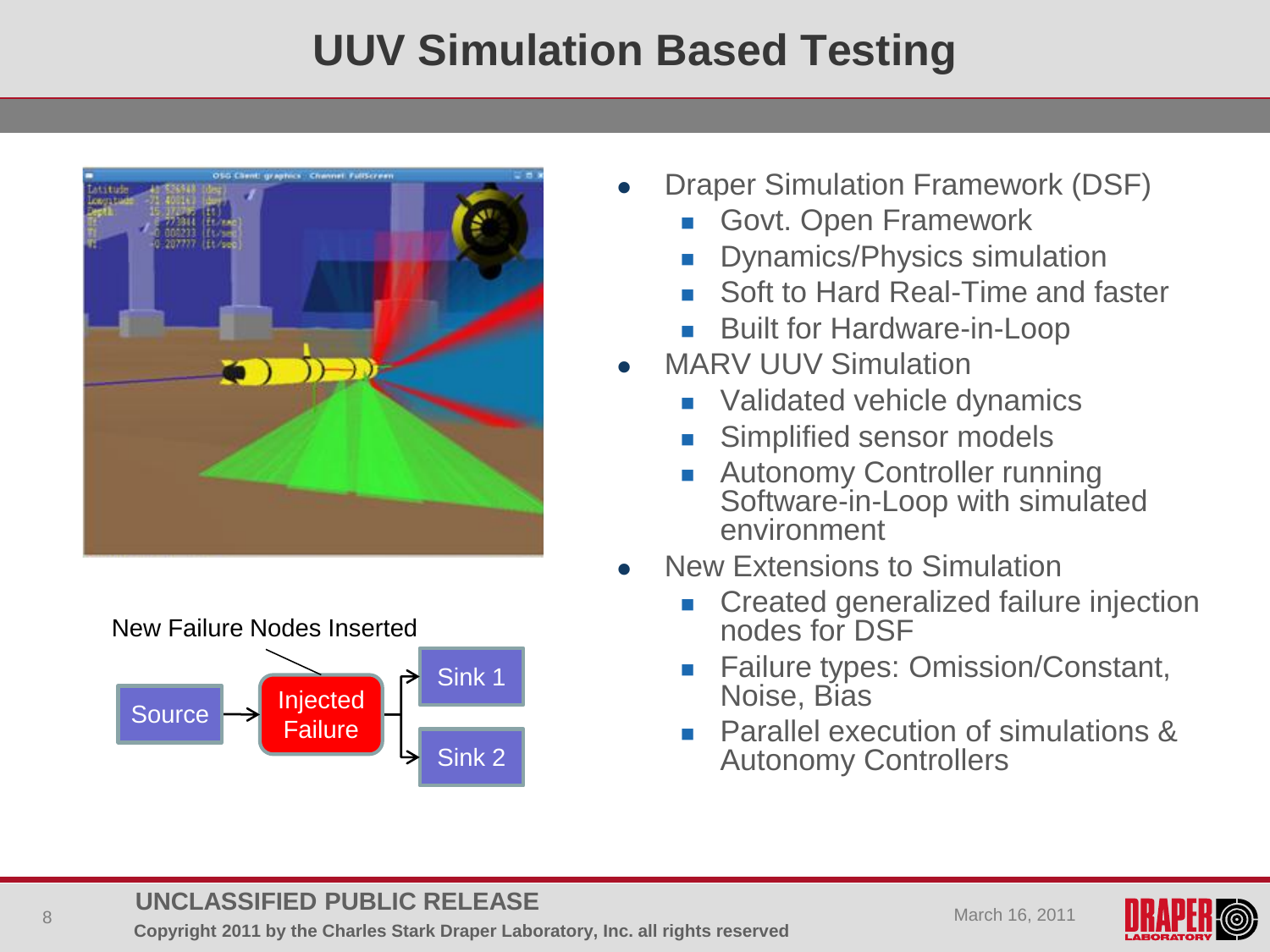# **UUV System Responses**

| <b>Response</b>                              | <b>Description</b>                                        | <b>Rationale</b>                                              |
|----------------------------------------------|-----------------------------------------------------------|---------------------------------------------------------------|
| Position Error (t)                           | Deviation from baseline<br>mission path over time         | Position errors cause data<br>collection errors               |
| Attitude Error (t)<br>$[\phi, \theta, \psi]$ | Deviation from baseline<br>attitude over time             | Attitude errors cause data<br>collection errors               |
| Speed Error (t)                              | Deviation from baseline speed<br>over time                | <b>Speed influences</b><br>execution time, stealth,<br>energy |
| <b>Energy Consumption</b>                    | Energy consumption for<br>mission                         | Must operate within<br>available energy limits                |
| <b>Mission Time</b>                          | <b>Total mission time</b>                                 | Establish expectations for<br>recovery/communication          |
| <b>Surface Position Error</b>                | Deviation from designated<br>end-of-mission surface point | Large errors on surfacing<br>impact recovery                  |
| <b>Vehicle Recoverable</b>                   | <b>TRUE</b> if vehicle surfaced                           | Lost at sea?                                                  |

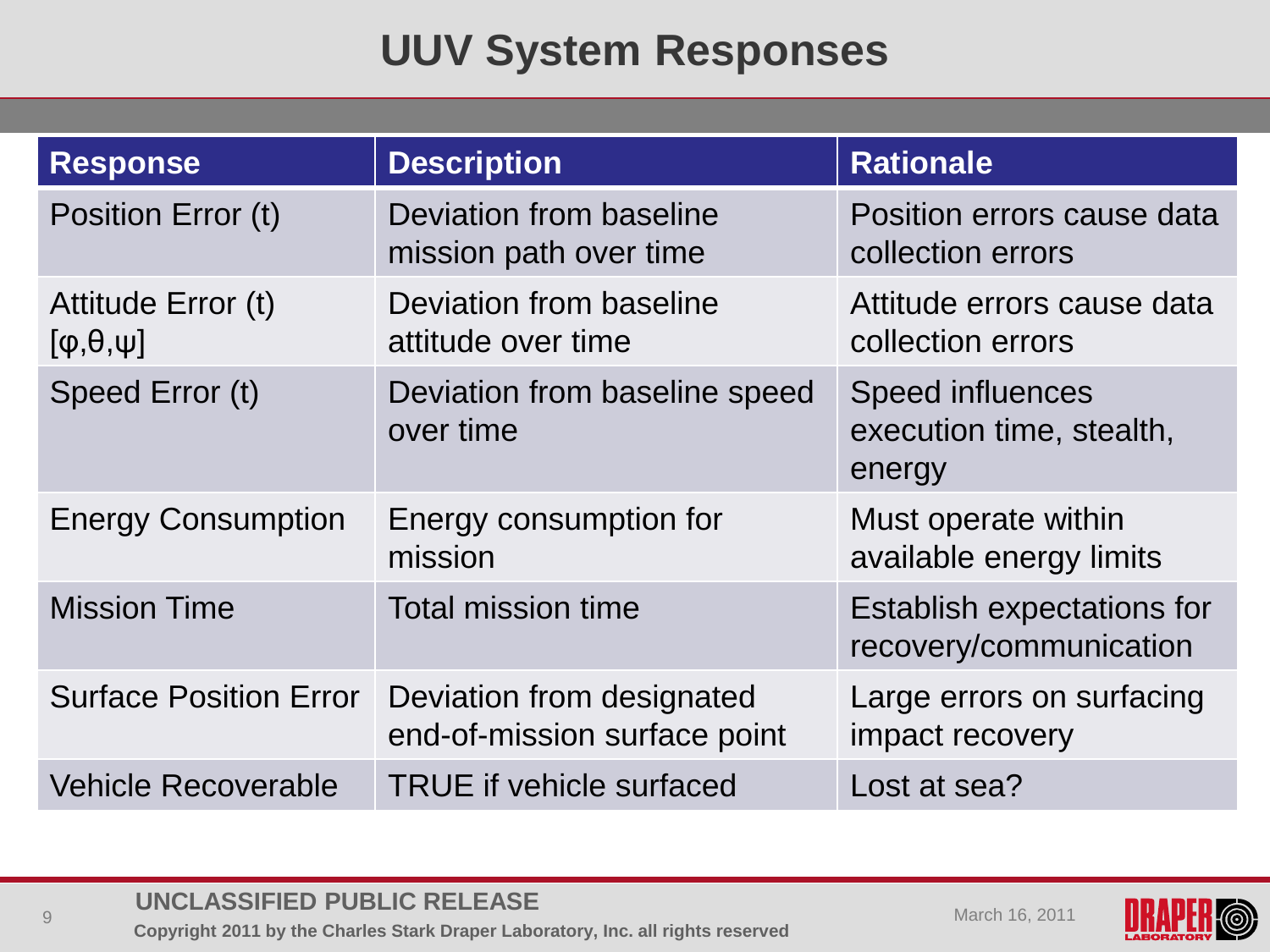### **Case Study Evaluation Scenario**

- Scenario Goals
	- **Short, rapid to iterate**
	- **Exercises terrain** avoidance
	- **Exercises waypoint** following
	- **varies ocean currents,** map quality
- Case Study Scenario Design
	- Short mission,  $\sim$  300 seconds
	- **Approach & avoid terrain** on way to waypoint
- Basis of all case study simulations
- Future Scenario Designs
	- **Longer missions**
	- **Nore terrain complexity**
	- **Multiple time-varying** objects of interest (ships, mines)



### **UNCLASSIFIED PUBLIC RELEASE**

**Copyright 2011 by the Charles Stark Draper Laboratory, Inc. all rights reserved** March 16, 2011<br>
10 March 16, 2011 **Copyright 2011 by the Charles Stark Draper Laboratory, Inc. all rights reserved** 

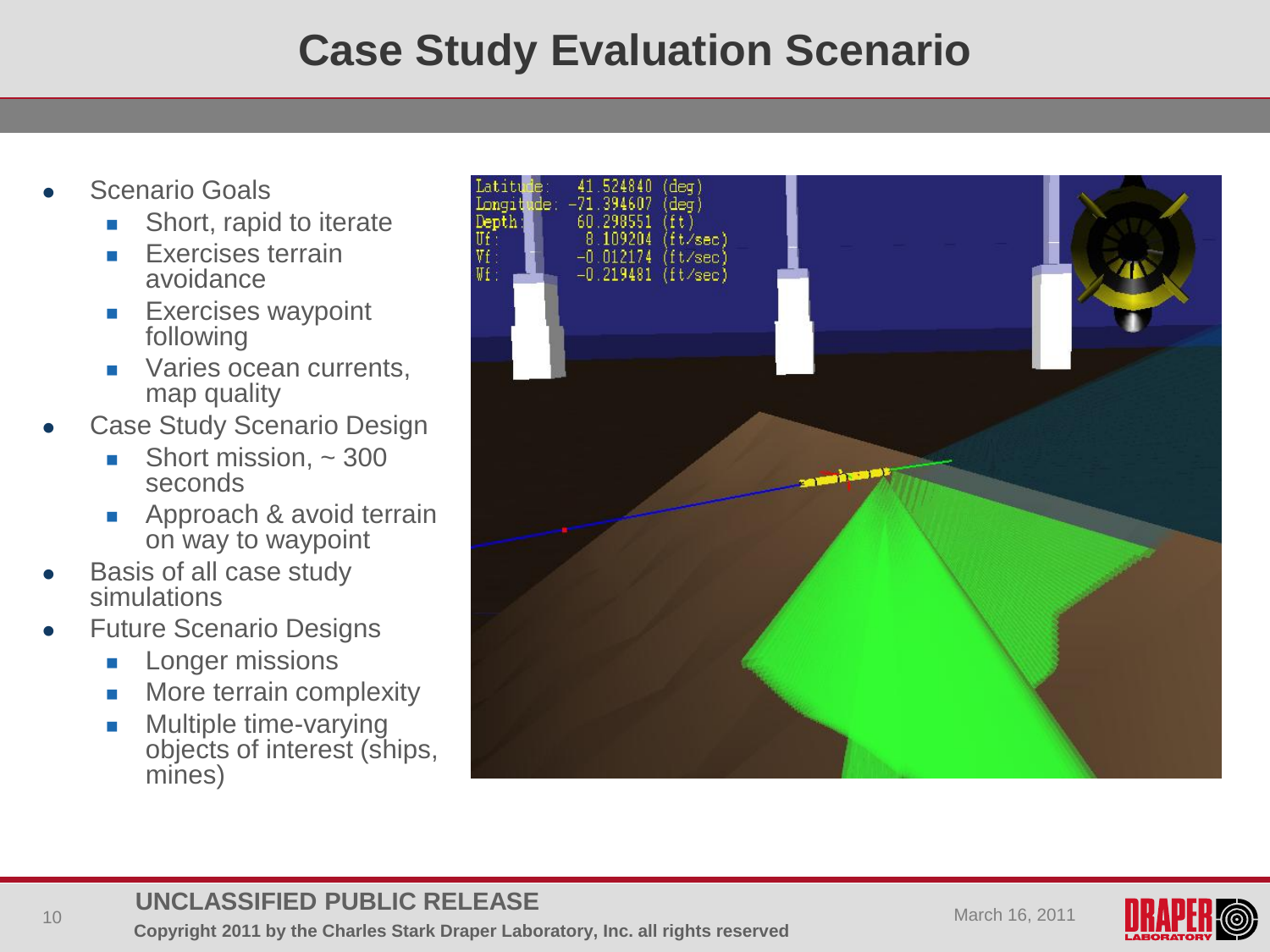## **Environmental Experiment Design**

- Available Environmental Factors (3)
	- **Uniform current magnitude &** direction
	- **Terrain under vehicle**
- DOE Design
	- 2 Level, 3 Factor Full Factorial using min/max levels, but adding median center point experiments
	- **EXEC** Center points show non-linearity in response, inform analysis

### **Experiment Design with Center Points**

| <b>RunOrder   CenterPt</b> |   | Current<br>Magnitude Direction   Mismatch<br>(knots) | <b>Current</b><br>$(\text{deg})$ | <b>Map</b><br>$(\%)$ |
|----------------------------|---|------------------------------------------------------|----------------------------------|----------------------|
| 1                          | 1 | 4                                                    | ი                                | 100                  |
| 2                          | 1 | 4                                                    | 180                              | 100                  |
| 3                          | 1 | 0                                                    | 0                                | 100                  |
| 4                          | 0 | 2                                                    | 90                               | 50                   |
| 5                          | ი | 2                                                    | 90                               | 50                   |
| 6                          | 1 | O                                                    | O                                | O                    |
| 7                          | 1 | 4                                                    | 180                              | 0                    |
| 8                          | ი | 2                                                    | 90                               | 50                   |
| 9                          | 1 | ი                                                    | 180                              | 100                  |
| 10                         | 1 | 4                                                    | ი                                | ი                    |
| 11                         | O | 2                                                    | 90                               | 50                   |
| 12                         |   |                                                      | 180                              |                      |

|                                    | <b>Min</b>     | <b>Median</b> | $Max^*$              |
|------------------------------------|----------------|---------------|----------------------|
| <b>Current</b><br><b>Magnitude</b> | $\Omega$ Knots | $2K$ nots     | $4$ <sub>Knots</sub> |
| <b>Current</b><br><b>Direction</b> | ი°             | $90^\circ$    | $180^\circ$          |
| <b>Map</b><br><b>Mismatch</b>      | 0%             | 50%           | 100%                 |





3/8/11 – Learned 4knot 0deg current cases too strong for vehicle

### **UNCLASSIFIED PUBLIC RELEASE**

**Copyright 2011 by the Charles Stark Draper Laboratory, Inc. all rights reserved** March 16, 2011<br>
11 March 16, 2011 **Copyright 2011 by the Charles Stark Draper Laboratory, Inc. all rights reserved** 

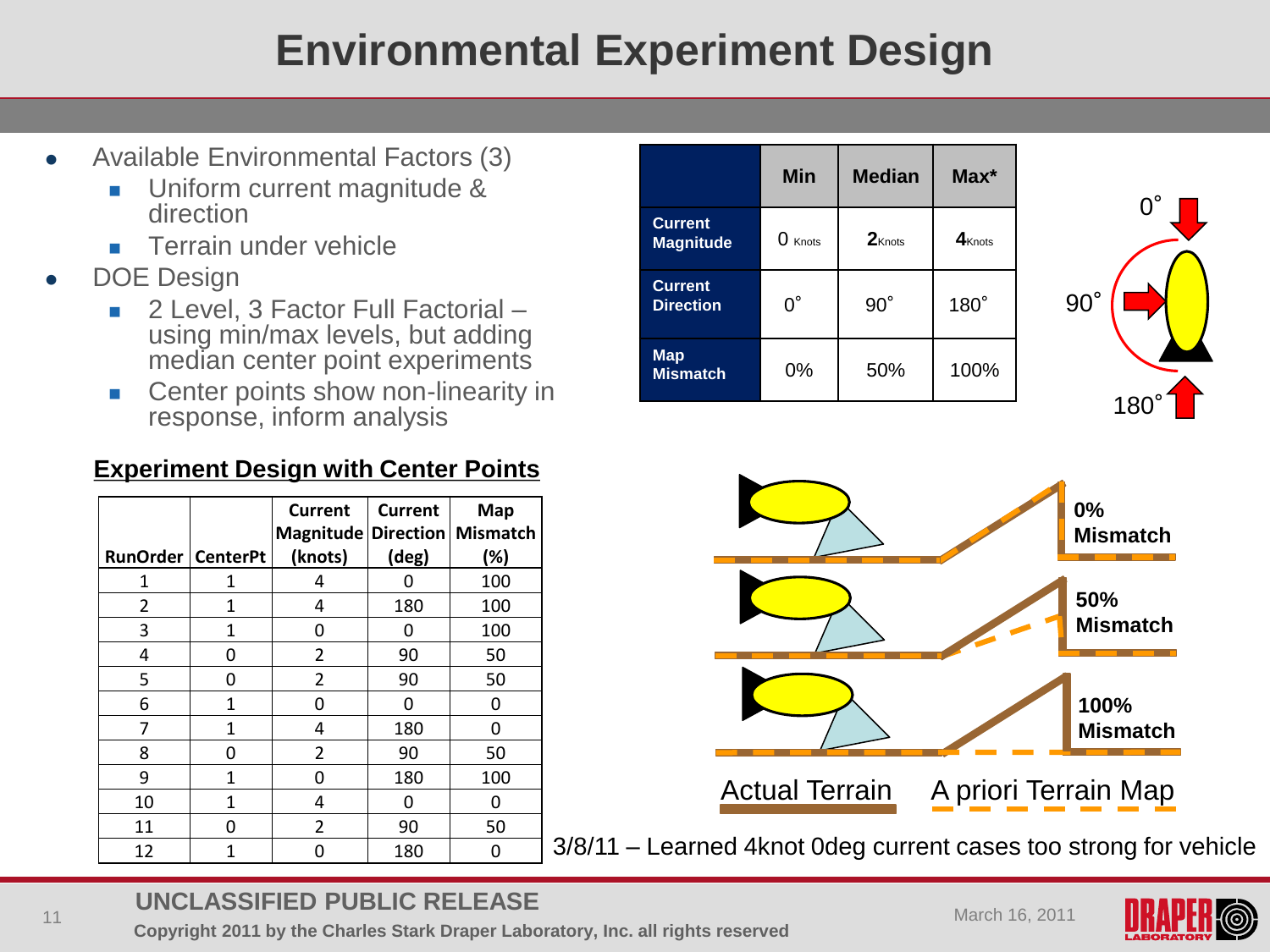### **Example Results: Position Response**



#### **UNCLASSIFIED PUBLIC RELEASE**

**Copyright 2011 by the Charles Stark Draper Laboratory, Inc. all rights reserved** March 16, 2011<br>
12 March 16, 2011

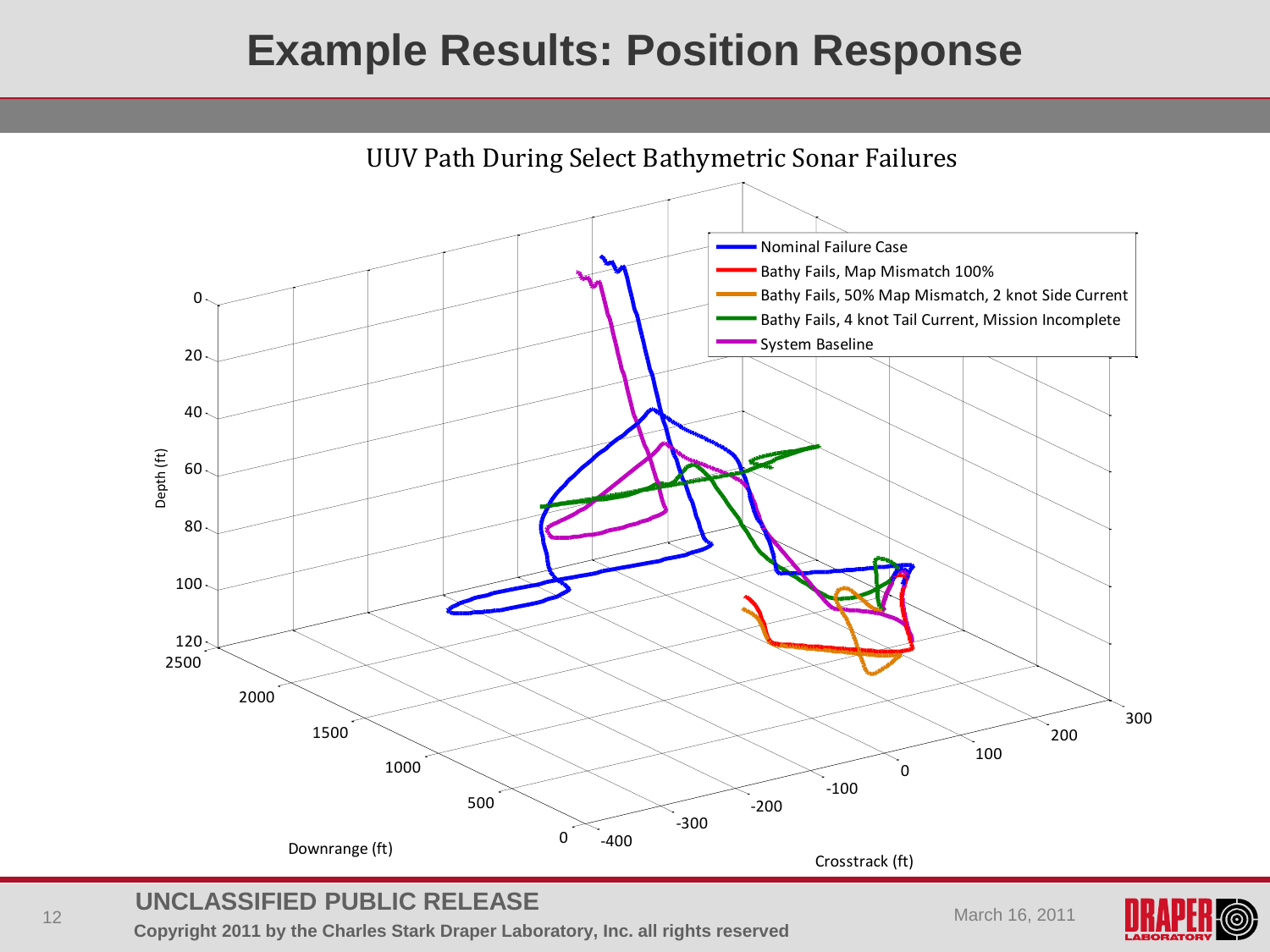## **Example Results: Map Mismatch Effects**

- Map Mismatch Significant Influence during Sonar Failures
	- **Logical result**
	- Almost 4 km Max Error in Surface Position
	- $F$ From Markov model, sonar failures drive reliability
	- **Fin & attitude** sensor failures much less probable
	- **Failure effects same** magnitude as environment only
	- *Suspect impact cases and 4knot head currents biasing results*
- Need to set bounds on responses
	- **Define overall** PASS/FAIL limits
	- **Summarize high** level results more clearly



#### **UNCLASSIFIED PUBLIC RELEASE**

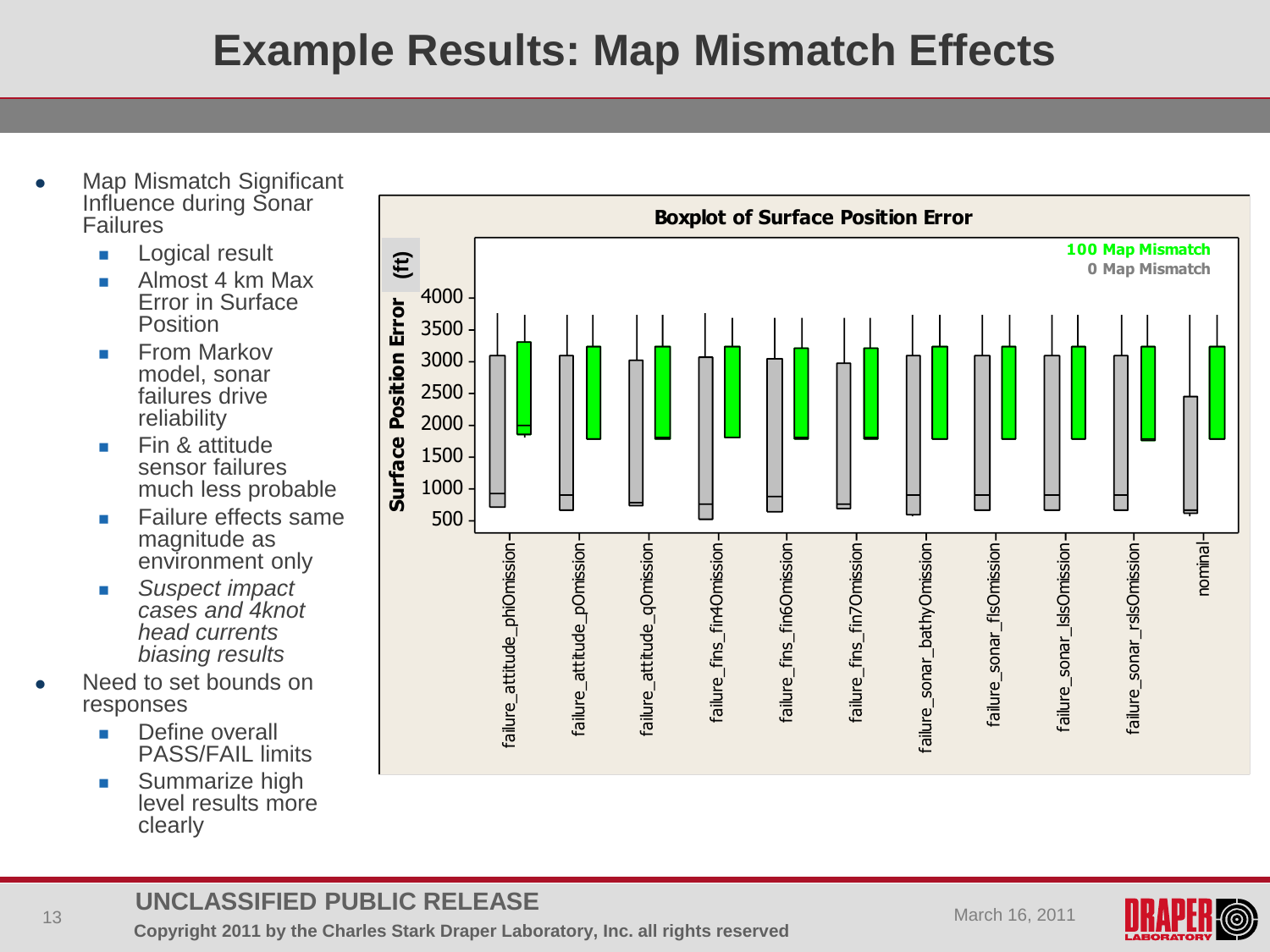# **Summary & Future Work**

- Demonstrated Reliability + DOE Test Planning method on Generic UUV case
	- Reliability analysis indicated sonars, battery monitor, VC, and AC primary drivers of system reliability
	- DOE Planning and analysis indicated Map Mismatch, Current, subset of failure modes significant
- Need to complete analysis of simulated experiments
	- **Review results with engineering, end-users, and customers to get feedback on** usefulness
	- Rank effects and interactions against probability of failure conditions
- Invest in method & tool improvements
	- **Simulation Environment:** Needs more fidelity in water properties, coupled with higher fidelity sensor models
	- **Simulation Environment:** Integrate reliability calculations with dynamic system model -> Avoid second model creation effort
	- **Markov Analysis:** Sources of reliability values (MTBF) for each component
	- **Simulation Environment:** Add failure mechanisms for VC and AC during simulation
	- **Simulation Environment:** Integrate autonomous controller decision logs with response data
	- **Simulation Environment:** Add time-varying failure and environmental perturbations during simulation
	- **Design of Experiments:** Also consider for integration with Simulation
	- **Design of Experiments**: Selection of best designs and analysis strategies for higher-order experiments

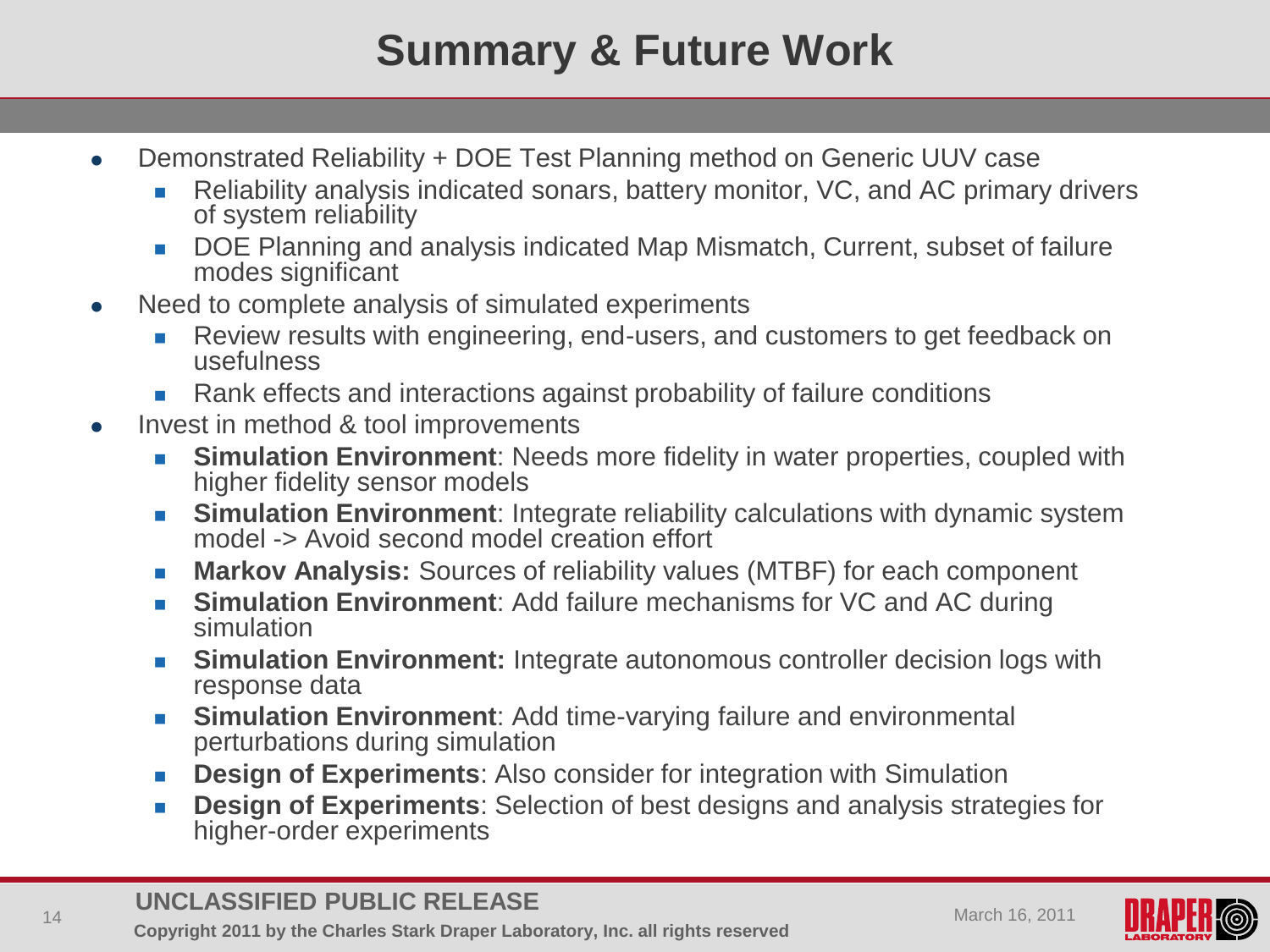

### Innovations in Engineering



### **Supplemental Slides**

### **UNCLASSIFIED PUBLIC RELEASE**

**Copyright 2011 by the Charles Stark Draper Laboratory, Inc. all rights reserved**<br> **Copyright 2011 by the Charles Stark Draper Laboratory, Inc. all rights reserved**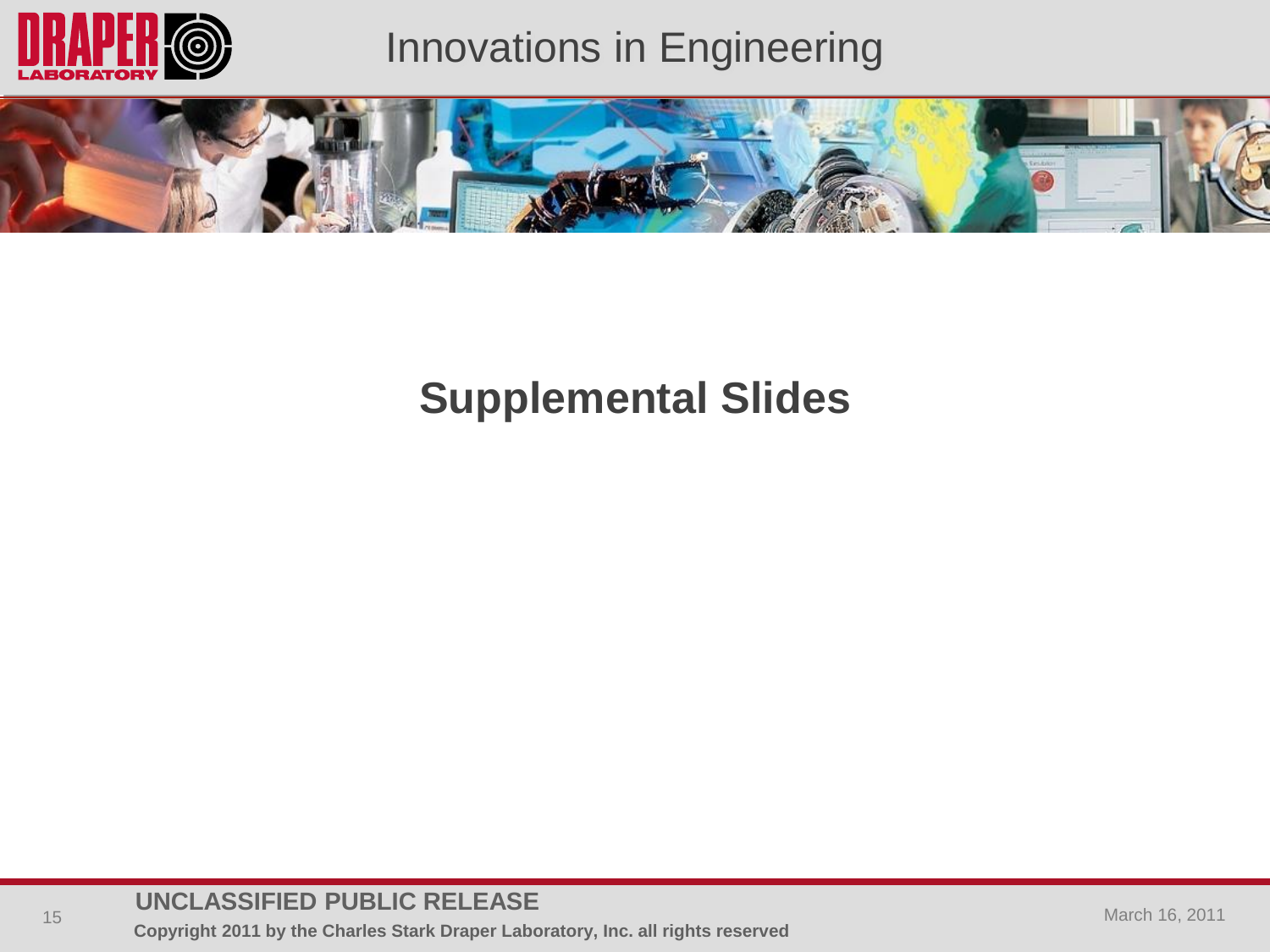# **Ongoing Testing Efforts of Note**

- Assistant Secretary of the Navy (ASN) Research Development and Acquisition (RDA)
	- Large scale multi-unit test scenarios with many interoperating systems
	- **Amy Markowich**
- Marine Corps Warfighting Lab
	- Extensive hands-on evaluation of aerial/ground robotics in relevant environments & missions
	- **Jim Lasswell**
- NAVSEA (Combatant Craft Division)
	- In-Water testing of USV, advocates for division of testing at key interfaces Perception, Effectors, Planning & Control
	- **Eric Hansen**
- US Army Maneuver Battle Lab
	- **Live/Virtual/Constructive testing with manned and unmanned systems**
	- **Harry Lubin**
- Army Research Laboratory (ARL)
	- Autonomous ground vehicle behavior testing with NIST partnership
	- **Marshal Childers**
- MIT PATFrame
	- TRMC funded development of test planning framework for SoS
	- **Ricardo Valerdi**

#### **UNCLASSIFIED PUBLIC RELEASE**

**Copyright 2011 by the Charles Stark Draper Laboratory, Inc. all rights reserved** March 16, 2011<br>
16 March 16, 2011 **Copyright 2011 by the Charles Stark Draper Laboratory, Inc. all rights reserved** 

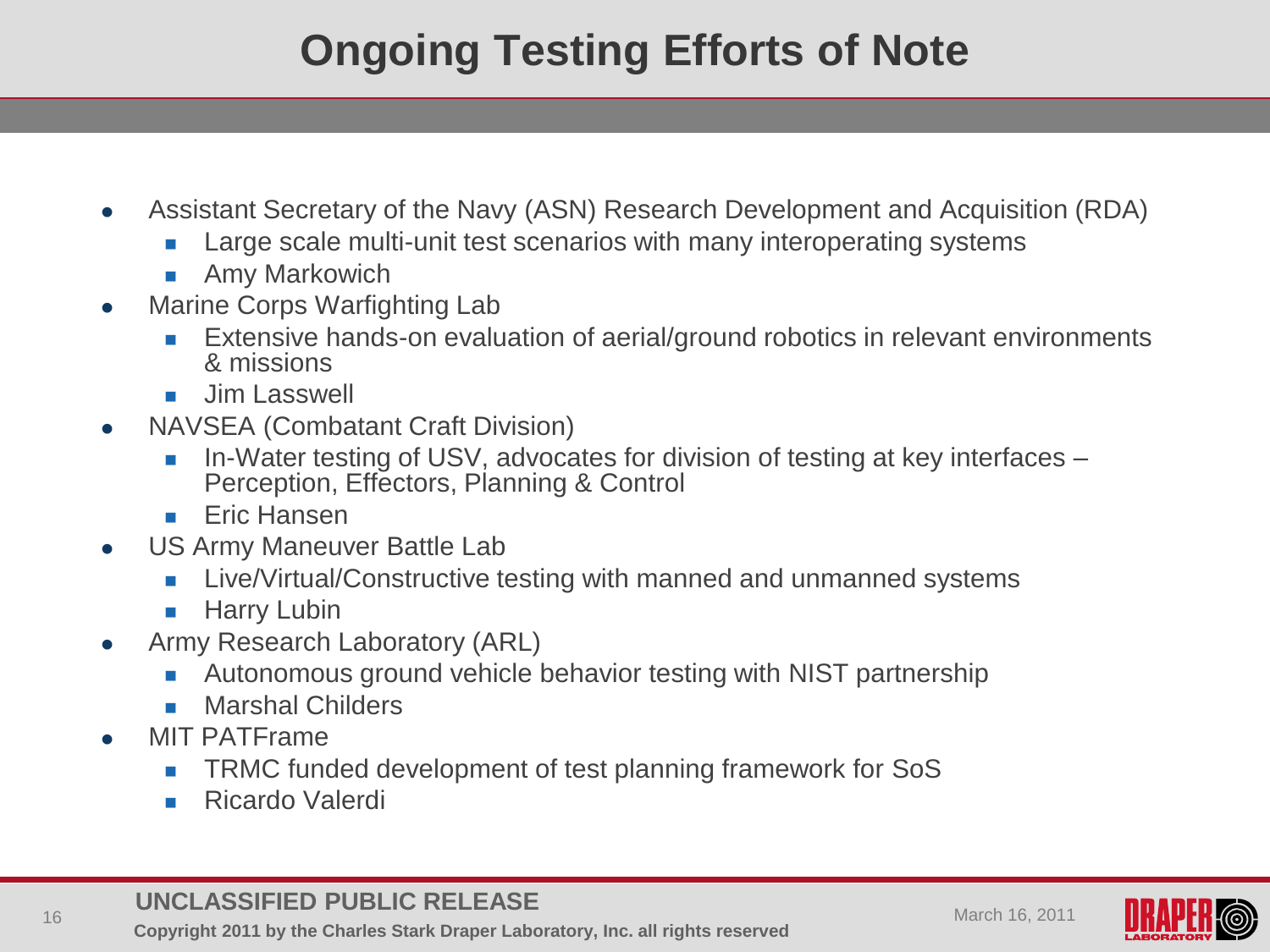## **Example Results: Current Direction Effects**

- Current Direction Strong **Fffect** 
	- **Logical result**
	- **Almost 4 km Max** Error in Surface Position
	- **From Markov** model, sonar failures drive reliability
	- **Fin, Prop, & attitude** sensor failures much less probable
	- **Failure effects same** magnitude as environment
	- *Suspect impact cases and 4knot head currents biasing results*
- Need to set bounds on responses
	- **Define overall** PASS/FAIL limits
	- **Summarize high** level results more clearly



### **UNCLASSIFIED PUBLIC RELEASE**